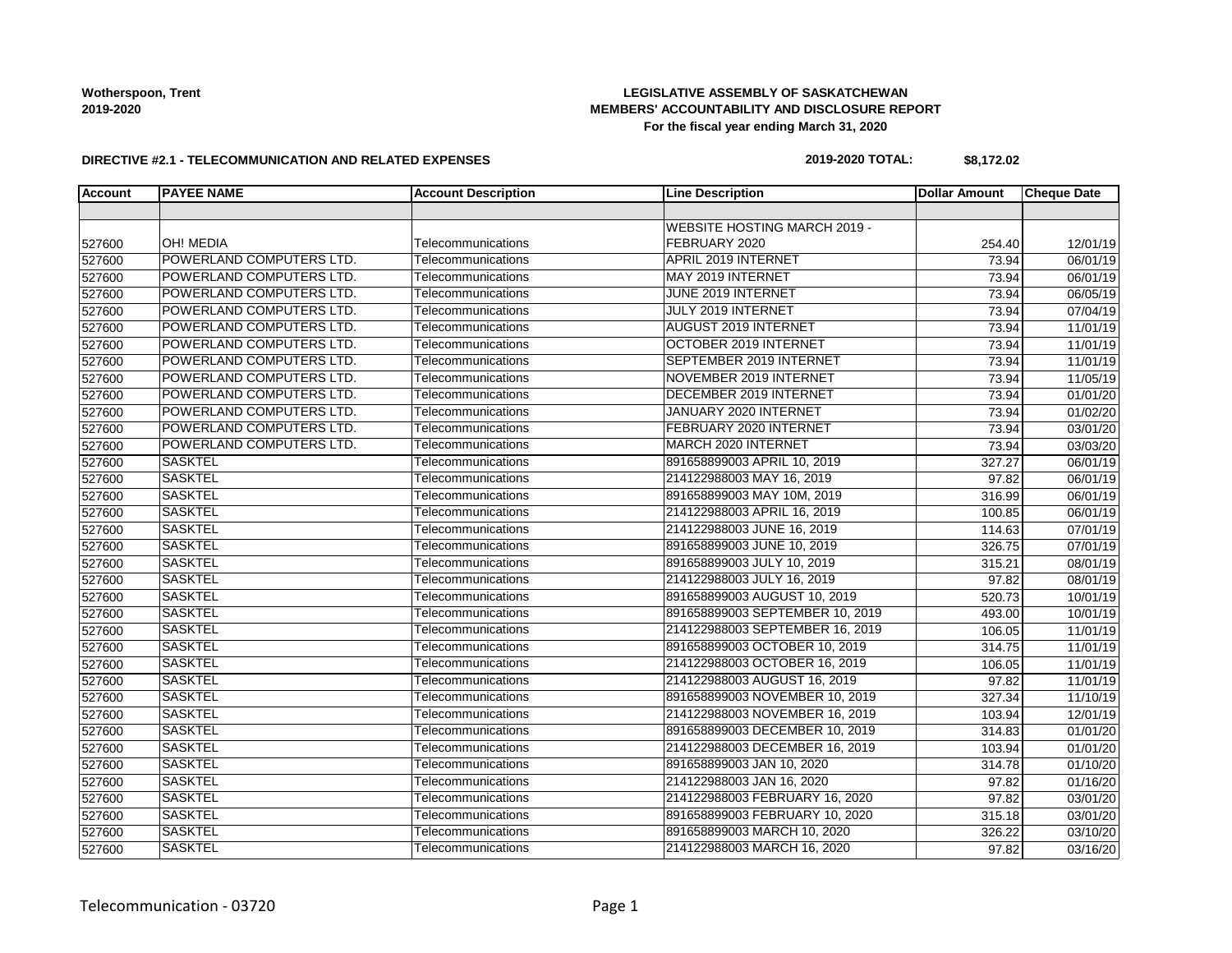| <b>Account</b> | <b>PAYEE NAME</b>       | <b>Account Description</b> | <b>Line Description</b>            | <b>Dollar Amount</b> | <b>Cheque Date</b> |
|----------------|-------------------------|----------------------------|------------------------------------|----------------------|--------------------|
|                |                         |                            | REIMB: 864937699003 APRIL-FEBRUARY |                      |                    |
| 527600         | WOTHERSPOON, TRENT D.C. | Telecommunications         | 2020                               | 970.31               | 03/24/20           |
| 530600         | <b>SASKTEL</b>          | Placement - Tender Ads     | 891658899003 APRIL 10, 2019        | 52.05                | 06/01/19           |
| 530600         | <b>SASKTEL</b>          | Placement - Tender Ads     | 891658899003 MAY 10M, 2019         | 52.05                | 06/01/19           |
| 530600         | <b>SASKTEL</b>          | Placement - Tender Ads     | 891658899003 JUNE 10, 2019         | 52.05                | 07/01/19           |
| 530600         | <b>SASKTEL</b>          | Placement - Tender Ads     | 891658899003 JULY 10, 2019         | 52.05                | 08/01/19           |
| 530600         | <b>SASKTEL</b>          | Placement - Tender Ads     | 891658899003 AUGUST 10, 2019       | 52.05                | 10/01/19           |
| 530600         | <b>SASKTEL</b>          | Placement - Tender Ads     | 891658899003 SEPTEMBER 10, 2019    | 52.05                | 10/01/19           |
| 530600         | <b>SASKTEL</b>          | Placement - Tender Ads     | 891658899003 OCTOBER 10, 2019      | 52.05                | 11/01/19           |
| 530600         | <b>SASKTEL</b>          | Placement - Tender Ads     | 891658899003 NOVEMBER 10, 2019     | 52.05                | 11/10/19           |
| 530600         | <b>SASKTEL</b>          | Placement - Tender Ads     | 891658899003 DECEMBER 10, 2019     | 52.05                | 01/01/20           |
| 530600         | <b>SASKTEL</b>          | Placement - Tender Ads     | 891658899003 JAN 10, 2020          | 52.05                | 01/10/20           |
| 530600         | <b>SASKTEL</b>          | Placement - Tender Ads     | 891658899003 FEBRUARY 10, 2020     | 52.05                | 03/01/20           |
| 530600         | ISASKTEL                | Placement - Tender Ads     | 891658899003 MARCH 10, 2020        | 52.05                | 03/10/20           |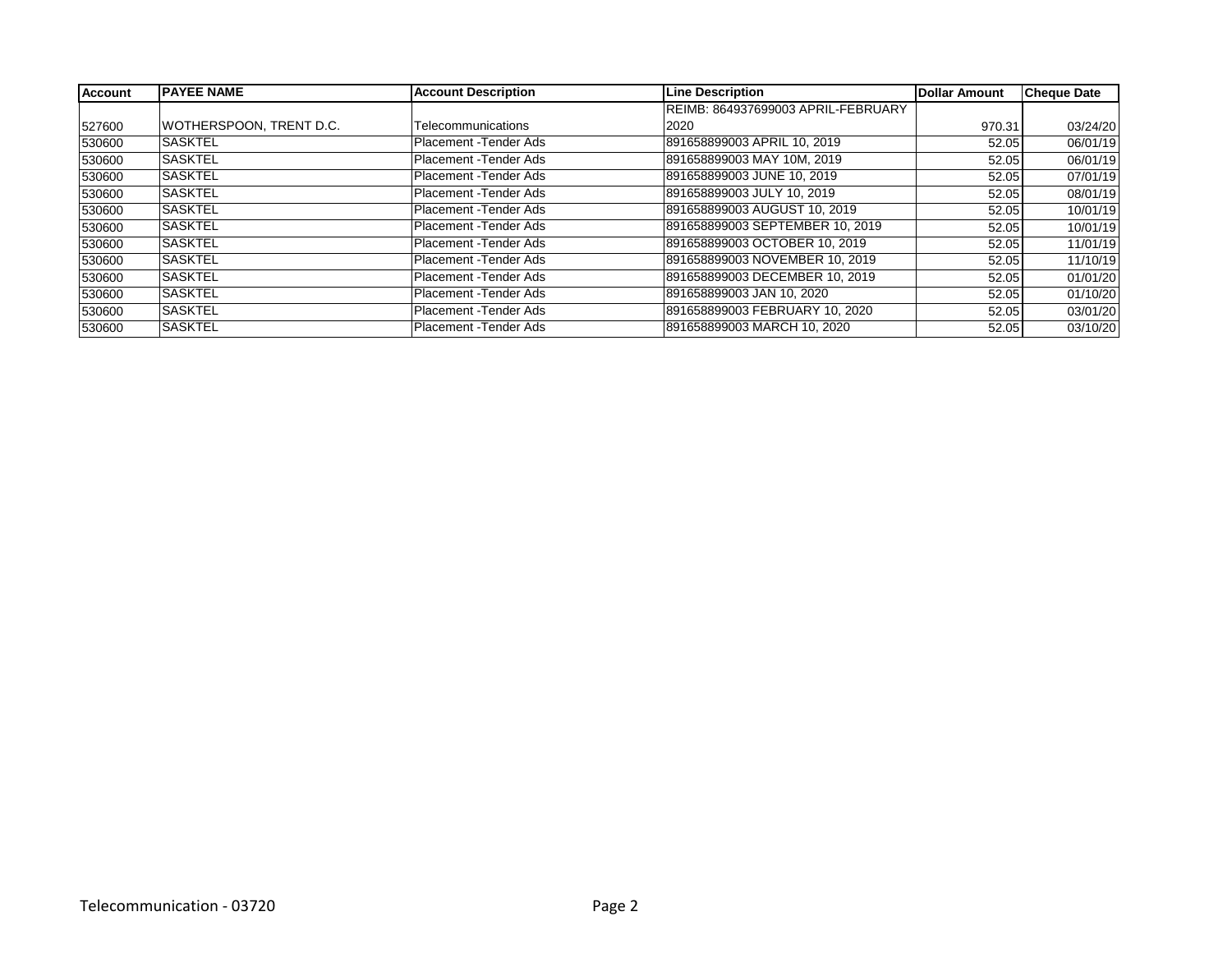### **LEGISLATIVE ASSEMBLY OF SASKATCHEWAN MEMBERS' ACCOUNTABILITY AND DISCLOSURE REPORT For the fiscal year ending March 31, 2020**

#### **DIRECTIVE #3.1 - MLA TRAVEL AND LIVING EXPENSES**

#### **2019-2020 TOTAL: \$17,347.22**

| <b>Account</b> | <b>PAYEE NAME</b>       | <b>Account Description</b>  | <b>Line Description</b>                              | <b>Dollar Amount</b> | <b>Cheque Date</b> |
|----------------|-------------------------|-----------------------------|------------------------------------------------------|----------------------|--------------------|
|                |                         |                             |                                                      |                      |                    |
| 541900         | WOTHERSPOON. TRENT D.C. | <b>Elected Rep - Travel</b> | MLA TRAVEL APRIL 1 - 25. 2019                        | 1,441.08             | 07/11/19           |
| 541900         | WOTHERSPOON, TRENT D.C. | Elected Rep - Travel        | MLA TRAVEL MAY 16 - JUNE 11, 2019                    | 1,976.80             | 07/11/19           |
| 541900         | WOTHERSPOON, TRENT D.C. | <b>Elected Rep - Travel</b> | MLA TRAVEL APRIL 26 - MAY 15, 2019                   | 1,254.84             | 07/11/19           |
| 541900         | WOTHERSPOON, TRENT D.C. | Elected Rep - Travel        | MLA TRAVEL JUNE 12 - 27, 2019                        | 566.18               | 07/11/19           |
|                |                         |                             | IMLA TRAVEL AUGUST 3 - SEPTEMBER 6.                  |                      |                    |
| 541900         | WOTHERSPOON, TRENT D.C. | <b>Elected Rep - Travel</b> | 2019                                                 | 1,633.18             | 09/16/19           |
| 541900         | WOTHERSPOON, TRENT D.C. | <b>Elected Rep - Travel</b> | MLA TRAVEL SEPTEMBER 7 - 12, 2019                    | 328.63               | 09/16/19           |
| 541900         | WOTHERSPOON, TRENT D.C. | <b>Elected Rep - Travel</b> | MLA TRAVEL JULY 2 - AUGUST 2, 2019                   | 1,974.51             | 09/16/19           |
| 541900         | WOTHERSPOON, TRENT D.C. | Elected Rep - Travel        | MLA TRAVEL OCTOBER 1 - 18, 2019                      | 1,369.75             | 10/23/19           |
| 541900         | WOTHERSPOON. TRENT D.C. | Elected Rep - Travel        | MLA TRAVEL SEPTEMBER 13 - 30, 2019                   | 872.53               | 10/23/19           |
| 541900         | WOTHERSPOON, TRENT D.C. | <b>Elected Rep - Travel</b> | MLA TRAVEL DECEMBER 16, 2014 -<br>JANUARY 14, 2020   | 630.27               | 01/16/20           |
| 541900         | WOTHERSPOON, TRENT D.C. | <b>Elected Rep - Travel</b> | MLA TRAVEL OCTOBER 21 - NOVEMBER<br>6, 2019          | 985.42               | 01/16/20           |
| 541900         | WOTHERSPOON, TRENT D.C. | <b>Elected Rep - Travel</b> | MLA TRAVEL NOVEMBER 29 -<br><b>DECEMBER 15, 2019</b> | 589.68               | 01/16/20           |
| 541900         | WOTHERSPOON, TRENT D.C. | Elected Rep - Travel        | MLA TRAVEL NOVEMBER 7 - 28, 2019                     | 803.40               | 01/16/20           |
| 541900         | WOTHERSPOON, TRENT D.C. | Elected Rep - Travel        | MLA TRAVEL FEBRUARY 8 - 28, 2020                     | 941.80               | 03/18/20           |
| 541900         | WOTHERSPOON, TRENT D.C. | Elected Rep - Travel        | MLA TRAVEL JANUARY 15 - FEBRUARY<br>7.2020           | 1,092.75             | 03/18/20           |
| 541900         | WOTHERSPOON, TRENT D.C. | <b>Elected Rep - Travel</b> | MLA TRAVEL FEBRUARY 29 - MARCH 17,<br>2020           | 886.40               | 03/18/20           |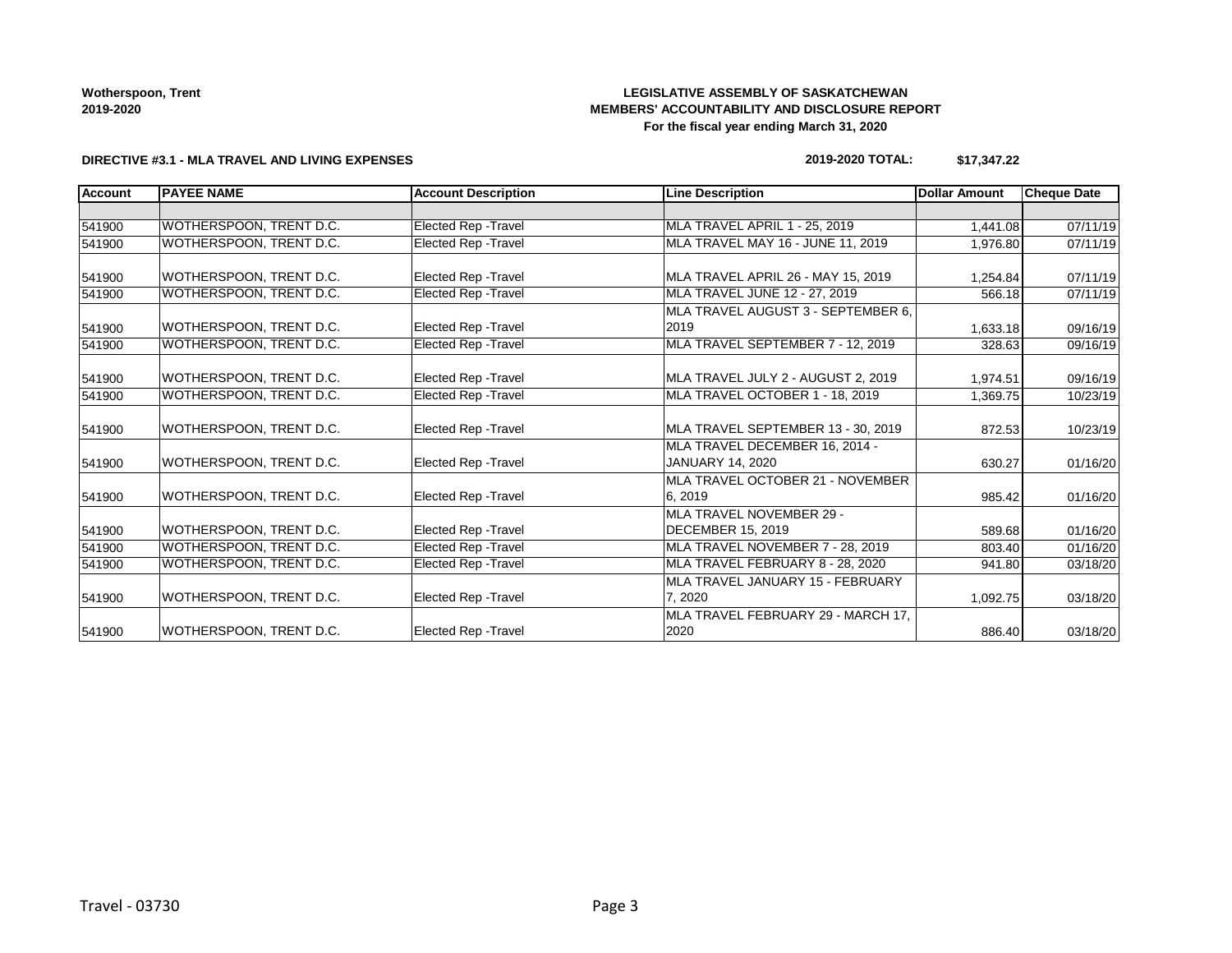### **LEGISLATIVE ASSEMBLY OF SASKATCHEWAN MEMBERS' ACCOUNTABILITY AND DISCLOSURE REPORT For the fiscal year ending March 31, 2020**

**DIRECTIVE #4.1 - CONSTITUENCY SERVICE EXPENSES**

#### **2019-2020 TOTAL: \$64,798.32**

| <b>Account</b> | <b>PAYEE NAME</b>                                  | <b>Account Description</b>                                                 | <b>Line Description</b>                    | <b>Dollar Amount</b> | <b>Cheque Date</b> |
|----------------|----------------------------------------------------|----------------------------------------------------------------------------|--------------------------------------------|----------------------|--------------------|
|                |                                                    |                                                                            |                                            |                      |                    |
| 522000         | 101133330 SASKATCHEWAN LTD.                        | Rent of Ground, Buildings and Other Space   APRIL 2019 MLA OFFICE RENT     |                                            | 1,260.42             | 04/01/19           |
| 522000         | 101133330 SASKATCHEWAN LTD.                        | Rent of Ground, Buildings and Other Space                                  | MAY 2019 MLA OFFICE RENT                   | 1,260.42             | 04/12/19           |
| 522000         | 101133330 SASKATCHEWAN LTD.                        | Rent of Ground, Buildings and Other Space                                  | JUNE 2019 MLA OFFICE RENT                  | 1,260.42             | 05/15/19           |
| 522000         | ICR COMMERCIAL REAL ESTATE                         | Rent of Ground, Buildings and Other Space                                  | JULY 2019 MLA OFFICE RENT                  | 1,260.42             | 07/01/19           |
| 522000         | OLYMPUS HOLDINGS INC.                              | Rent of Ground, Buildings and Other Space   RELIANCE HEATH AUGUST 1, 2019  |                                            | 167.40               | 10/02/19           |
| 522000         | OLYMPUS HOLDINGS INC.                              | Rent of Ground, Buildings and Other Space   NOVEMBER 2019 MLA OFFICE RENT  |                                            | 1,509.74             | 11/01/19           |
| 522000         | OLYMPUS HOLDINGS INC.                              | Rent of Ground, Buildings and Other Space                                  | OCTOBER 2019 MLA OFFICE RENT               | 1,509.74             | 11/01/19           |
| 522000         | OLYMPUS HOLDINGS INC.                              | Rent of Ground, Buildings and Other Space                                  | DECEMBER 2019 MLA OFFICE RENT              | 1,509.74             | 11/06/19           |
| 522000         | OLYMPUS HOLDINGS INC.                              | Rent of Ground, Buildings and Other Space                                  | JANUARY 2020 MLA OFFICE RENT               | 1,509.66             | 02/01/20           |
| 522000         | OLYMPUS HOLDINGS INC.                              | Rent of Ground, Buildings and Other Space                                  | FEBRUARY 2020 MLA OFFICE RENT              | 1,509.66             | 02/11/20           |
| 522000         | OLYMPUS HOLDINGS INC.                              | Rent of Ground, Buildings and Other Space                                  | MARCH 2020 MLA OFFICE RENT                 | 1,593.08             | 03/01/20           |
| 522000         | OLYMPUS HOLDINGS INC.                              | Rent of Ground, Buildings and Other Space                                  | JANUARY 2020 MLA OFFICE RENT<br>(BALANCE)  | 83.42                | 03/01/20           |
| 522000         | OLYMPUS HOLDINGS INC.                              | Rent of Ground, Buildings and Other Space   RENT ADJUSTMENTS               |                                            | 557.17               | 03/01/20           |
| 522000         | OLYMPUS HOLDINGS INC.                              | Rent of Ground, Buildings and Other Space                                  | FEBRUARY 2020 MLA OFFICE RENT<br>(BALANCE) | 83.42                | 03/01/20           |
| 522000         | WOTHERSPOON, TRENT D.C.                            | Rent of Ground, Buildings and Other Space   REIMB: MLA OFFICE RENT DEPOSIT |                                            | 3,123.74             | 09/01/19           |
| 522200         | KONICA MINOLTA BUSINESS<br>SOLUTIONS (CANADA) LTD. | Rent of Photocopiers                                                       | <b>COPIER CHARGES</b>                      | 131.07               | 06/01/19           |
| 522200         | KONICA MINOLTA BUSINESS<br>SOLUTIONS (CANADA) LTD. | Rent of Photocopiers                                                       | <b>COPIER CHARGES</b>                      | 62.69                | 06/01/19           |
| 522200         | KONICA MINOLTA BUSINESS<br>SOLUTIONS (CANADA) LTD. | Rent of Photocopiers                                                       | <b>COPIER CHARGES</b>                      | 375.30               | 07/01/19           |
| 522200         | KONICA MINOLTA BUSINESS<br>SOLUTIONS (CANADA) LTD. | Rent of Photocopiers                                                       | <b>COPIER CHARGES</b>                      | 131.07               | 07/01/19           |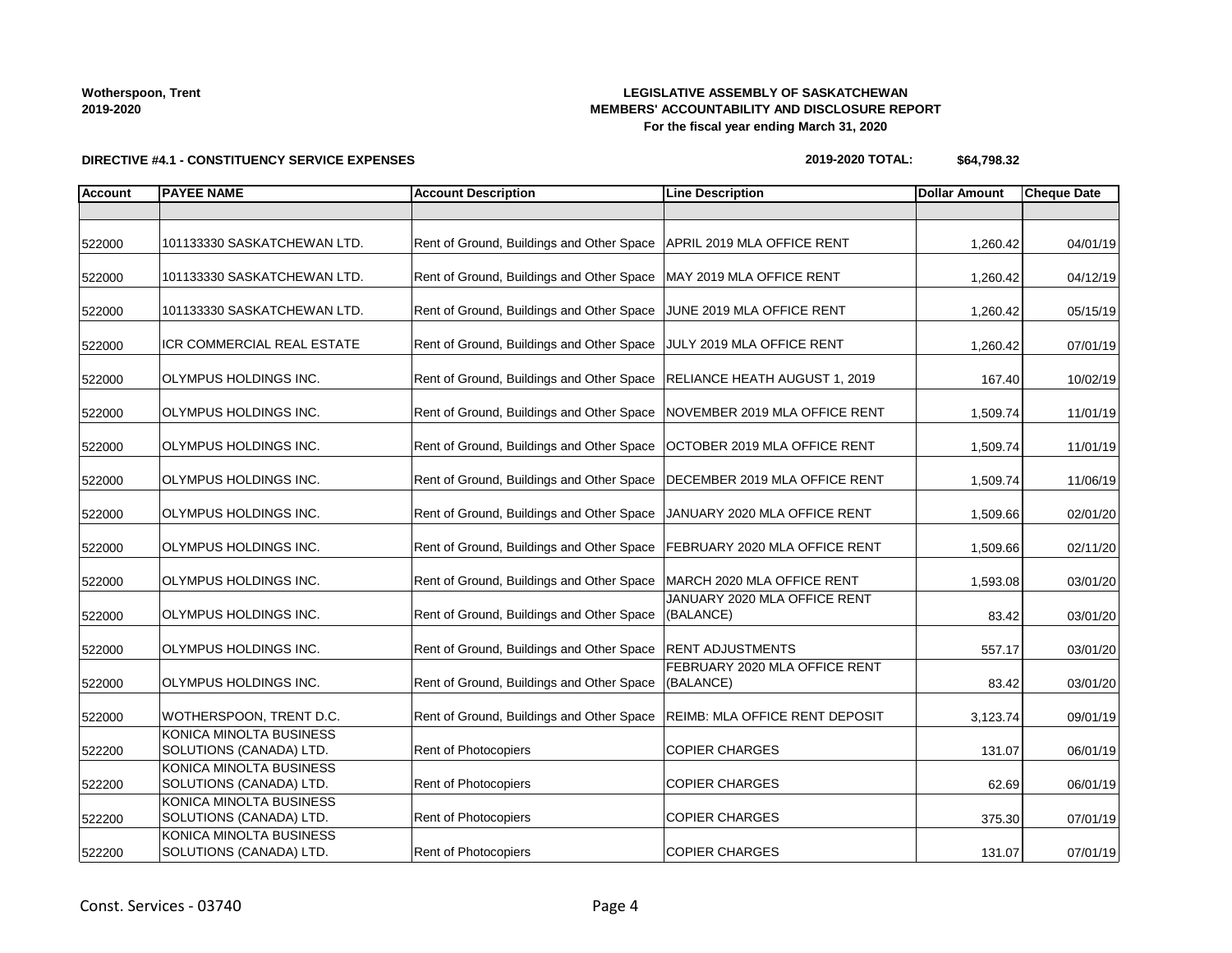| <b>Account</b> | <b>PAYEE NAME</b>                  | <b>Account Description</b>           | <b>Line Description</b>           | <b>Dollar Amount</b> | <b>Cheque Date</b> |
|----------------|------------------------------------|--------------------------------------|-----------------------------------|----------------------|--------------------|
|                | KONICA MINOLTA BUSINESS            |                                      |                                   |                      |                    |
| 522200         | SOLUTIONS (CANADA) LTD.            | Rent of Photocopiers                 | <b>COPIER CHARGES - NO GST</b>    | 13.69                | 09/08/19           |
|                | KONICA MINOLTA BUSINESS            |                                      |                                   |                      |                    |
| 522200         | SOLUTIONS (CANADA) LTD.            | Rent of Photocopiers                 | <b>COPIER CHARGES</b>             | 4.93                 | 10/01/19           |
|                | KONICA MINOLTA BUSINESS            |                                      |                                   |                      |                    |
| 522200         | SOLUTIONS (CANADA) LTD.            | <b>Rent of Photocopiers</b>          | <b>COPIER CHARGES</b>             | 192.39               | 01/01/20           |
|                | KONICA MINOLTA BUSINESS            |                                      |                                   |                      |                    |
| 522200         | SOLUTIONS (CANADA) LTD.            | <b>Rent of Photocopiers</b>          | <b>COPIER CHARGES</b>             | 131.07               | 03/01/20           |
|                | KONICA MINOLTA BUSINESS            |                                      |                                   |                      |                    |
| 522200         | SOLUTIONS (CANADA) LTD.            | Rent of Photocopiers                 | <b>COPIER CHARGES</b>             | 131.07               | 03/01/20           |
|                | KONICA MINOLTA BUSINESS            |                                      |                                   |                      |                    |
| 522200         | SOLUTIONS (CANADA) LTD.            | <b>Rent of Photocopiers</b>          | <b>COPIER CHARGES</b>             | 131.07               | 03/01/20           |
|                | KONICA MINOLTA BUSINESS            |                                      |                                   |                      |                    |
| 522200         | SOLUTIONS (CANADA) LTD.            | <b>Rent of Photocopiers</b>          | <b>COPIER CHARGES</b>             | 32.15                | 03/01/20           |
|                | KONICA MINOLTA BUSINESS            |                                      |                                   |                      |                    |
| 522200         | SOLUTIONS (CANADA) LTD.            | <b>Rent of Photocopiers</b>          | <b>COPIER CHARGES</b>             | 17.48                | 03/01/20           |
|                | MINISTER OF FINANCE-MINISTRY OF    |                                      | PHOTOCOPIER SERVICE FEES          |                      |                    |
| 522200         | <b>CENTRAL SERVICES</b>            | Rent of Photocopiers                 | 2019/2020                         | 100.00               | 01/01/20           |
| 522200         | TOSHIBA OF CANADA LTD.             | <b>Rent of Photocopiers</b>          | <b>COPIER CHARGE</b>              | 167.13               | 10/01/19           |
| 522200         | TOSHIBA OF CANADA LTD.             | Rent of Photocopiers                 | <b>COPIER CHARGES</b>             | 167.13               | 11/01/19           |
| 522200         | TOSHIBA OF CANADA LTD.             | Rent of Photocopiers                 | <b>COPIER CHARGES</b>             | 167.43               | 11/07/19           |
|                | <b>TOSHIBA TEC CANADA BUSINESS</b> |                                      |                                   |                      |                    |
| 522200         | SOLUTIONS INC                      | Rent of Photocopiers                 | <b>COPIER CHARGES</b>             | 167.13               | 01/01/20           |
|                | TOSHIBA TEC CANADA BUSINESS        |                                      |                                   |                      |                    |
| 522200         | SOLUTIONS INC                      | <b>Rent of Photocopiers</b>          | <b>COPIER CHARGES</b>             | 167.13               | 02/01/20           |
|                | TOSHIBA TEC CANADA BUSINESS        |                                      |                                   |                      |                    |
| 522200         | <b>SOLUTIONS INC</b>               | <b>Rent of Photocopiers</b>          | <b>COPIER CHARGES</b>             | 167.13               | 03/01/20           |
|                | TOSHIBA TEC CANADA BUSINESS        |                                      |                                   |                      |                    |
| 522200         | SOLUTIONS INC                      | Rent of Photocopiers                 | <b>COPIER CHARGES</b>             | 230.61               | 03/10/20           |
| 522300         | MORIN, JENNIFER A                  | Rent of Other Equipment and Material | <b>BBQ RENTAL/OFFICE SUPPLIES</b> | 684.26               | 09/03/19           |
|                |                                    |                                      | POLICY #C700594986 T.             |                      |                    |
| 522500         | KNIGHT ARCHER INSURANCE LTD.       | <b>Insurance Premiums</b>            | WOTHERSPOON, MLA                  | 607.38               | 02/01/20           |
| 522700         | SASKENERGY INCORPORATED            | Utilities - Electricity and Nat Gas  | 08010452400 AUGUST 21, 2019       | 30.00                | 09/01/19           |
| 522700         | SASKENERGY INCORPORATED            | Utilities - Electricity and Nat Gas  | 08010452400 SEPTEMBER 20, 2019    | 66.41                | 10/01/19           |
| 522700         | SASKENERGY INCORPORATED            | Utilities - Electricity and Nat Gas  | 089010452400 OCTOBER 21, 2019     | 65.85                | 11/01/19           |
| 522700         | SASKENERGY INCORPORATED            | Utilities - Electricity and Nat Gas  | 08010452400 NOVEMBER 21, 2019     | 101.69               | 12/01/19           |
| 522700         | SASKENERGY INCORPORATED            | Utilities - Electricity and Nat Gas  | 08010452400 DEC 19, 2019          | 110.26               | 01/01/20           |
| 522700         | SASKENERGY INCORPORATED            | Utilities - Electricity and Nat Gas  | 08010452400 JANUARY 21, 2020      | 139.64               | 02/01/20           |
| 522700         | SASKENERGY INCORPORATED            | Utilities - Electricity and Nat Gas  | 08010452400 FEBRUARY 20, 2020     | 123.85               | 03/01/20           |
| 522700         | SASKENERGY INCORPORATED            | Utilities - Electricity and Nat Gas  | 08010452400 MARCH 19, 2020        | 107.79               | 03/19/20           |
| 522700         | SASKPOWER CORPORATION              | Utilities - Electricity and Nat Gas  | 510006893513 AUGUST 26, 2019      | 169.29               | 09/01/19           |
| 522700         | SASKPOWER CORPORATION              | Utilities - Electricity and Nat Gas  | 510006893513 SEPTEMBER 20, 2019   | 167.19               | 10/01/19           |
| 522700         | SASKPOWER CORPORATION              | Utilities - Electricity and Nat Gas  | 510006893513 OCTOBER 21, 2019     | 173.93               | 11/01/19           |
| 522700         | SASKPOWER CORPORATION              | Utilities - Electricity and Nat Gas  | 510006893513 NOVEMBER 21, 2019    | 557.36               | 01/01/20           |
| 522700         | SASKPOWER CORPORATION              | Utilities - Electricity and Nat Gas  | 510006893513 JAN 3, 2020          | 128.37               | 01/03/20           |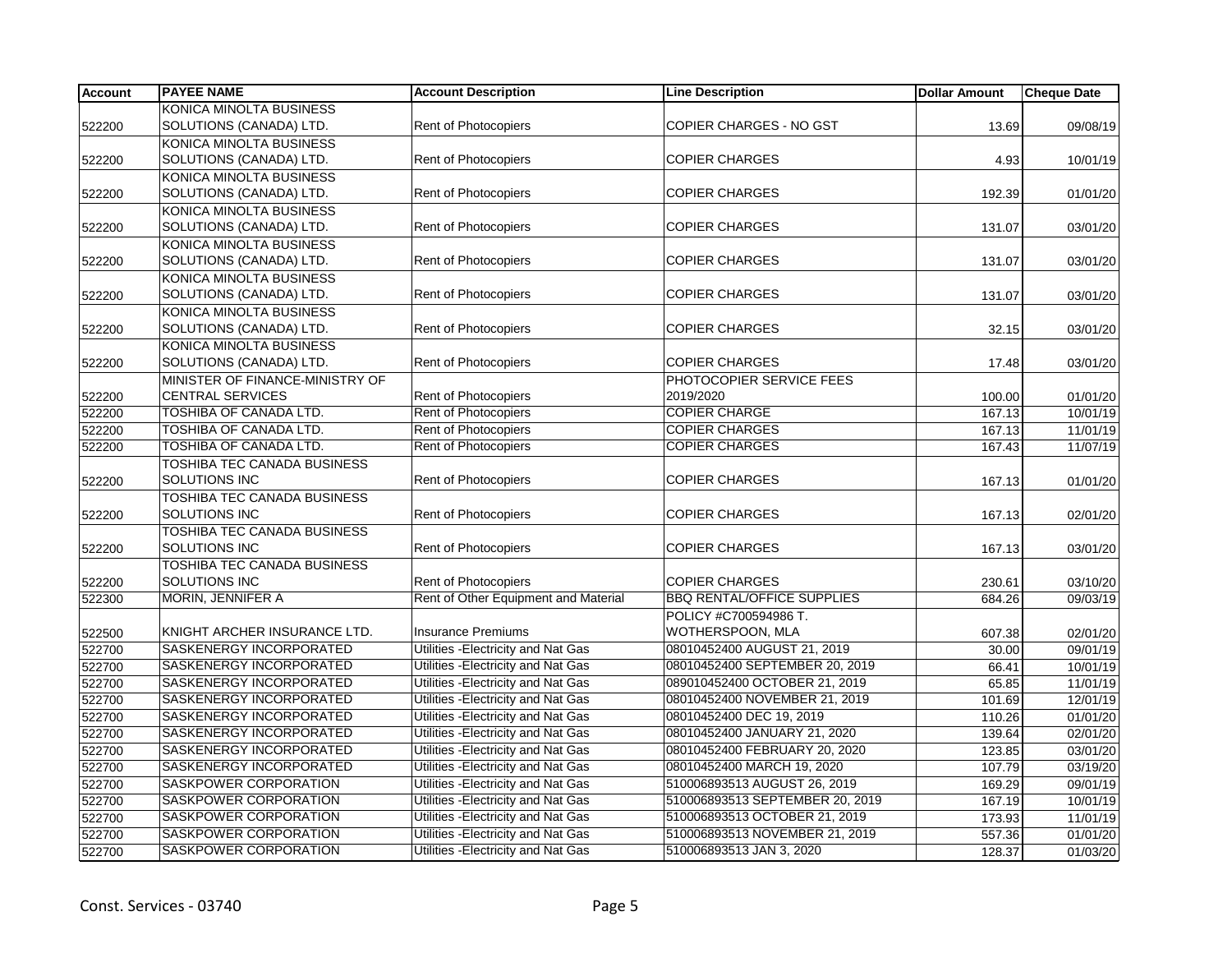| <b>Account</b> | <b>PAYEE NAME</b>                                          | <b>Account Description</b>              | <b>Line Description</b>                            | <b>Dollar Amount</b> | <b>Cheque Date</b> |
|----------------|------------------------------------------------------------|-----------------------------------------|----------------------------------------------------|----------------------|--------------------|
| 522700         | SASKPOWER CORPORATION                                      | Utilities - Electricity and Nat Gas     | 510006893513 JANUARY 21, 2020                      | 137.87               | 02/01/20           |
| 524000         | ZENZELUK, DAVE                                             | Repairs                                 | <b>RENOVATION SERVICES</b>                         | 2,292.78             | 03/19/20           |
| 524000         | ZENZELUK, DAVE                                             | Repairs                                 | <b>RENOVATION SERVICES</b>                         | 908.38               | 03/31/20           |
| 525000         | COUTTS COURIER CO. LTD.                                    | Postal, Courier, Freight and Related    | <b>COURIER SERVICE</b>                             | 7.88                 | 06/01/19           |
| 525000         | COUTTS COURIER CO. LTD.                                    | Postal, Courier, Freight and Related    | <b>COURIER SERVICE</b>                             | 8.25                 | 02/01/20           |
| 525000         | COUTTS COURIER CO. LTD.                                    | Postal, Courier, Freight and Related    | <b>COURIER SERVICE</b>                             | 24.75                | 02/01/20           |
| 525000         | <b>COUTTS COURIER CO. LTD.</b>                             | Postal, Courier, Freight and Related    | <b>COURIER SERVICE</b>                             | 16.50                | 02/03/20           |
| 525000         | COUTTS COURIER CO. LTD.                                    | Postal, Courier, Freight and Related    | <b>COURIER SERVICE</b>                             | 16.50                | 03/01/20           |
| 525000         | MINISTER OF FINANCE-MINISTRY OF<br><b>CENTRAL SERVICES</b> | Postal, Courier, Freight and Related    | APRIL 2019 MAIL SERVICES                           | 49.87                | 06/03/19           |
| 525000         | MINISTER OF FINANCE-MINISTRY OF<br><b>CENTRAL SERVICES</b> | Postal, Courier, Freight and Related    | JANUARY 2019 MAIL SERVICES                         | 986.81               | 07/01/19           |
| 525000         | MINISTER OF FINANCE-MINISTRY OF<br><b>CENTRAL SERVICES</b> | Postal, Courier, Freight and Related    | MAY 2019 MAIL SERVICES                             | 49.87                | 07/01/19           |
| 525000         | MINISTER OF FINANCE-MINISTRY OF<br><b>CENTRAL SERVICES</b> | Postal, Courier, Freight and Related    | JUNE 2019 MAIL SERVICES                            | 49.87                | 08/01/19           |
| 525000         | MINISTER OF FINANCE-MINISTRY OF<br><b>CENTRAL SERVICES</b> | Postal, Courier, Freight and Related    | JULY 2019 MAIL SERVICES                            | 50.05                | 09/01/19           |
| 525000         | MINISTER OF FINANCE-MINISTRY OF<br><b>CENTRAL SERVICES</b> | Postal, Courier, Freight and Related    | SEPTEMBER 2019 MAIL SERVICES                       | 50.08                | 11/01/19           |
| 525000         | MINISTER OF FINANCE-MINISTRY OF<br><b>CENTRAL SERVICES</b> | Postal, Courier, Freight and Related    | OCTOBER 2019 MAIL SERVICES                         | 50.07                | 12/01/19           |
| 525000         | MINISTER OF FINANCE-MINISTRY OF<br><b>CENTRAL SERVICES</b> | Postal, Courier, Freight and Related    | NOVEMBER 2019 MAIL SERVICES                        | 50.05                | 01/01/20           |
| 525000         | MINISTER OF FINANCE-MINISTRY OF<br><b>CENTRAL SERVICES</b> | Postal, Courier, Freight and Related    | <b>AUGUST 2019 MAIL SERVICES</b>                   | 948.76               | 01/01/20           |
| 525000         | MINISTER OF FINANCE-MINISTRY OF<br><b>CENTRAL SERVICES</b> | Postal, Courier, Freight and Related    | JANUARY 2020 MAIL SERVICES                         | 50.02                | 03/01/20           |
| 525000         | MINISTER OF FINANCE-MINISTRY OF<br><b>CENTRAL SERVICES</b> | Postal, Courier, Freight and Related    | DECEMBER 2019 MAIL SERVICES                        | 2,465.17             | 03/01/20           |
| 525000         | MINISTER OF FINANCE-MINISTRY OF<br><b>CENTRAL SERVICES</b> | Postal, Courier, Freight and Related    | MARCH 2020 MAIL SERVICES                           | 50.02                | 03/31/20           |
| 528000         | POWERLAND COMPUTERS LTD.                                   | <b>Support Services</b>                 | <b>TECHNICAL SERVICE</b>                           | 736.49               | 06/01/19           |
| 528000         | POWERLAND COMPUTERS LTD.                                   | <b>Support Services</b>                 | <b>TECHNICAL SERVICE</b>                           | 100.57               | 03/01/20           |
| 529000         | BRIGADIER SECURITY SYSTEMS (2000)<br>LTD.                  | <b>General Contractual Services</b>     | <b>LABOUR TO INSTALL SECURITY</b><br><b>SYSTEM</b> | 132.50               | 10/01/19           |
| 529000         | <b>CROWN SHRED &amp; RECYCLING</b>                         | <b>General Contractual Services</b>     | RECYCLING/SHREDDING                                | 60.78                | 09/01/19           |
| 529000         | HUDGIN, DOUG                                               | <b>General Contractual Services</b>     | <b>SIGN INSTALLATION</b>                           | 40.00                | 11/01/19           |
| 529000         | JOHNSON, ALYSIA                                            | <b>General Contractual Services</b>     | <b>RESEARCH SERVICES</b>                           | 250.00               | 03/31/20           |
| 529000         | ZAWYRUCKA, DENNIS                                          | <b>General Contractual Services</b>     | OFFICE CLEANING                                    | 175.00               | 12/01/19           |
| 529000         | ZAWYRUCKA, DENNIS                                          | <b>General Contractual Services</b>     | <b>OFFICE CLEANING</b>                             | 150.00               | 03/01/20           |
| 530000         | PATTISON OUTDOOR ADVERTISING LP                            | <b>Communications Development Costs</b> | ADVERTISING PRODUCTION                             | 53.00                | 09/01/19           |
| 530000         | PATTISON OUTDOOR ADVERTISING LP                            | <b>Communications Development Costs</b> | ADVERTISING PRODUCTION                             | 52.50                | 10/07/19           |
| 530000         | PATTISON OUTDOOR ADVERTISING LP                            | <b>Communications Development Costs</b> | <b>ADVERTISING PRODUCTION</b>                      | 53.00                | 01/01/20           |
| 530000         | PATTISON OUTDOOR ADVERTISING LP                            | <b>Communications Development Costs</b> | <b>ADVERTISING PRODUCTION</b>                      | 53.00                | 01/01/20           |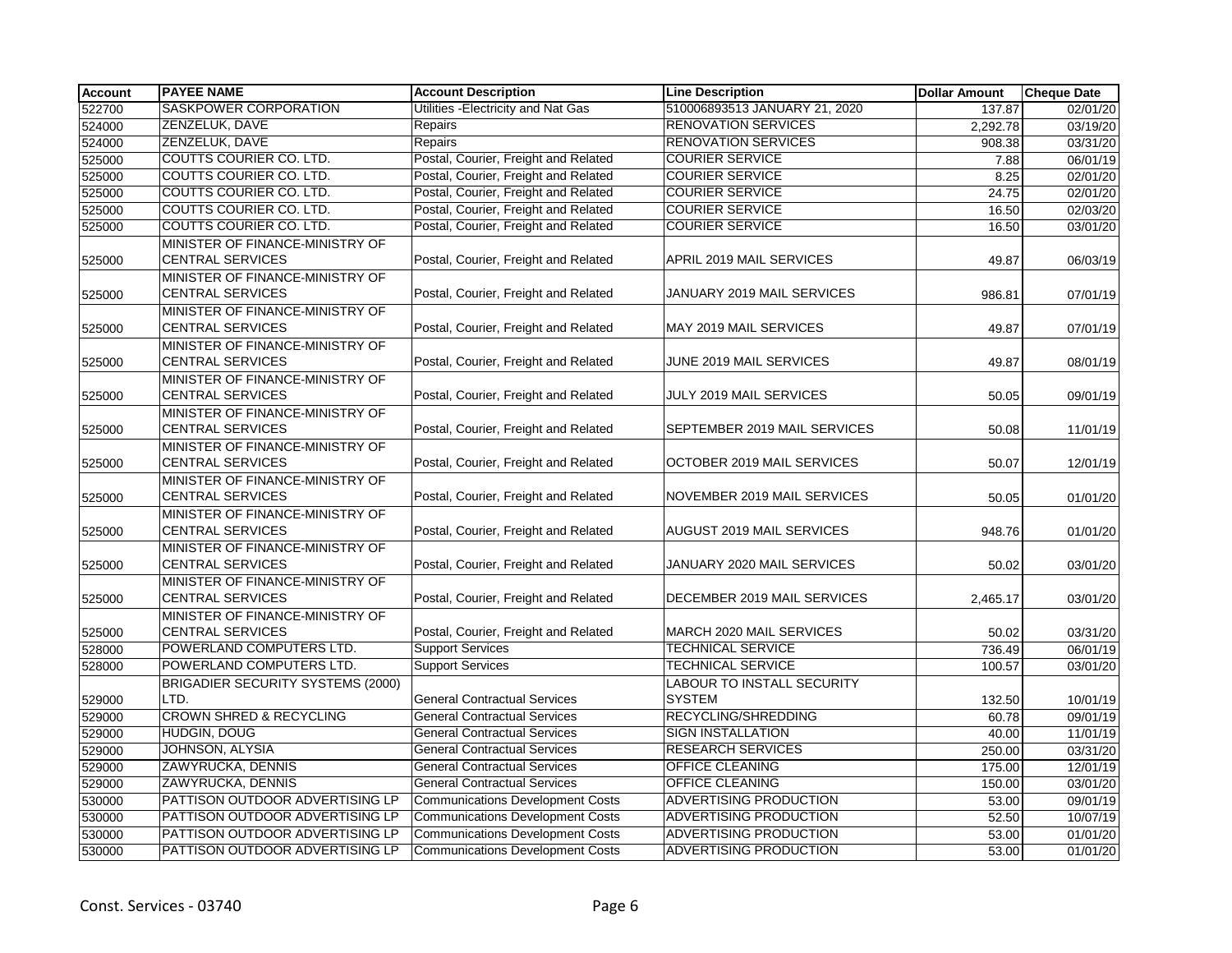| <b>Account</b> | <b>PAYEE NAME</b>                | <b>Account Description</b>              | <b>Line Description</b>       | <b>Dollar Amount</b> | <b>Cheque Date</b> |
|----------------|----------------------------------|-----------------------------------------|-------------------------------|----------------------|--------------------|
| 530000         | PATTISON OUTDOOR ADVERTISING LP  | <b>Communications Development Costs</b> | <b>ADVERTISING PRODUCTION</b> | 53.00                | 01/01/20           |
| 530000         | PATTISON OUTDOOR ADVERTISING LP  | <b>Communications Development Costs</b> | <b>ADVERTISING PRODUCTION</b> | 53.00                | 02/01/20           |
| 530000         | PATTISON OUTDOOR ADVERTISING LP  | <b>Communications Development Costs</b> | ADVERTISING PRODUCTION        | 53.00                | 03/01/20           |
| 530000         | PATTISON OUTDOOR ADVERTISING LP  | <b>Communications Development Costs</b> | <b>ADVERTISING PRODUCTION</b> | 53.00                | 03/01/20           |
| 530000         | PATTISON OUTDOOR ADVERTISING LP  | <b>Communications Development Costs</b> | <b>ADVERTISING PRODUCTION</b> | 13.25                | 03/23/20           |
|                | ABORIGINAL CONSULTING SERVICES   |                                         |                               |                      |                    |
| 530500         | (ACS)                            | Media Placement                         | <b>ADVERTISING</b>            | 35.38                | 07/01/19           |
|                | <b>ACS ABORIGINAL CONSULTING</b> |                                         |                               |                      |                    |
| 530500         | <b>SERVICES</b>                  | Media Placement                         | <b>ADVERTISING</b>            | 153.85               | 01/01/20           |
| 530500         | <b>BELL MEDIA INC.</b>           | Media Placement                         | <b>ADVERTISING</b>            | 223.00               | 11/18/19           |
| 530500         | <b>CLASSIC SIGNS</b>             | Media Placement                         | <b>ADVERTISING</b>            | 2,115.00             | 06/01/19           |
| 530500         | <b>CLASSIC SIGNS</b>             | Media Placement                         | <b>ADVERTISING</b>            | 2,115.00             | 08/01/19           |
| 530500         | <b>CLASSIC SIGNS</b>             | Media Placement                         | <b>ADVERTISING</b>            | 2,115.00             | 11/01/19           |
| 530500         | <b>CLASSIC SIGNS</b>             | Media Placement                         | <b>ADVERTISING</b>            | 2,115.00             | 02/01/20           |
| 530500         | <b>MADD MESSAGE</b>              | Media Placement                         | <b>ADVERTISING</b>            | 50.00                | 11/01/19           |
| 530500         | <b>NOW COMMUNICATIONS</b>        | Media Placement                         | <b>ADVERTISING</b>            | 7,000.00             | 03/31/20           |
| 530500         | PATTISON OUTDOOR ADVERTISING LP  | Media Placement                         | <b>ADVERTISING</b>            | 330.00               | 06/01/19           |
| 530500         | PATTISON OUTDOOR ADVERTISING LP  | Media Placement                         | <b>ADVERTISING</b>            | 330.00               | 06/01/19           |
| 530500         | PATTISON OUTDOOR ADVERTISING LP  | Media Placement                         | <b>ADVERTISING</b>            | 330.00               | 08/01/19           |
| 530500         | PATTISON OUTDOOR ADVERTISING LP  | Media Placement                         | <b>ADVERTISING</b>            | 330.00               | 08/12/19           |
| 530500         | PATTISON OUTDOOR ADVERTISING LP  | Media Placement                         | <b>ADVERTISING</b>            | 330.00               | 10/01/19           |
| 530500         | PATTISON OUTDOOR ADVERTISING LP  | Media Placement                         | <b>ADVERTISING</b>            | 330.00               | 10/07/19           |
| 530500         | PATTISON OUTDOOR ADVERTISING LP  | Media Placement                         | <b>ADVERTISING</b>            | 330.00               | 11/01/19           |
| 530500         | PATTISON OUTDOOR ADVERTISING LP  | Media Placement                         | <b>ADVERTISING</b>            | 330.00               | 11/04/19           |
| 530500         | PATTISON OUTDOOR ADVERTISING LP  | Media Placement                         | <b>ADVERTISING</b>            | 330.00               | 01/01/20           |
| 530500         | PATTISON OUTDOOR ADVERTISING LP  | Media Placement                         | <b>ADVERTISING</b>            | 330.00               | 02/01/20           |
| 530500         | PATTISON OUTDOOR ADVERTISING LP  | <b>Media Placement</b>                  | <b>ADVERTISING</b>            | 330.00               | 03/01/20           |
| 530500         | PATTISON OUTDOOR ADVERTISING LP  | Media Placement                         | <b>ADVERTISING</b>            | 330.00               | 03/01/20           |
| 530500         | PATTISON OUTDOOR ADVERTISING LP  | Media Placement                         | <b>ADVERTISING</b>            | 700.00               | 03/02/20           |
| 530500         | PATTISON OUTDOOR ADVERTISING LP  | Media Placement                         | <b>ADVERTISING</b>            | 500.00               | 03/09/20           |
| 530500         | PATTISON OUTDOOR ADVERTISING LP  | Media Placement                         | <b>ADVERTISING</b>            | 500.00               | 03/09/20           |
| 530500         | PATTISON OUTDOOR ADVERTISING LP  | Media Placement                         | <b>ADVERTISING</b>            | 250.00               | 03/16/20           |
| 530500         | PATTISON OUTDOOR ADVERTISING LP  | Media Placement                         | <b>ADVERTISING</b>            | 82.50                | 03/23/20           |
| 530500         | POSTMEDIA NETWORK INC.           | Media Placement                         | <b>ADVERTISING</b>            | 80.52                | 08/01/19           |
| 530500         | POSTMEDIA NETWORK INC.           | Media Placement                         | <b>ADVERTISING</b>            | 12.50                | 02/01/20           |
| 530500         | PRAIRIE DOG MAGAZINE             | Media Placement                         | <b>ADVERTISING</b>            | 212.20               | 06/01/19           |
| 530500         | PRAIRIE DOG MAGAZINE             | Media Placement                         | <b>ADVERTISING</b>            | 149.00               | 06/01/19           |
| 530500         | PRAIRIE DOG MAGAZINE             | Media Placement                         | <b>ADVERTISING</b>            | 245.00               | 06/06/19           |
| 530500         | PRAIRIE DOG MAGAZINE             | Media Placement                         | <b>ADVERTISING</b>            | 149.00               | 06/06/19           |
| 530500         | PRAIRIE DOG MAGAZINE             | Media Placement                         | <b>ADVERTISING</b>            | 149.00               | 07/04/19           |
| 530500         | PRAIRIE DOG MAGAZINE             | Media Placement                         | <b>ADVERTISING</b>            | 212.20               | 08/01/19           |
| 530500         | <b>PRAIRIE DOG MAGAZINE</b>      | Media Placement                         | <b>ADVERTISING</b>            | 149.00               | 09/01/19           |
| 530500         | PRAIRIE DOG MAGAZINE             | Media Placement                         | <b>ADVERTISING</b>            | 183.00               | 09/01/19           |
| 530500         | PRAIRIE DOG MAGAZINE             | Media Placement                         | <b>ADVERTISING</b>            | 149.00               | 10/01/19           |
| 530500         | PRAIRIE DOG MAGAZINE             | Media Placement                         | <b>ADVERTISING</b>            | 149.00               | 11/01/19           |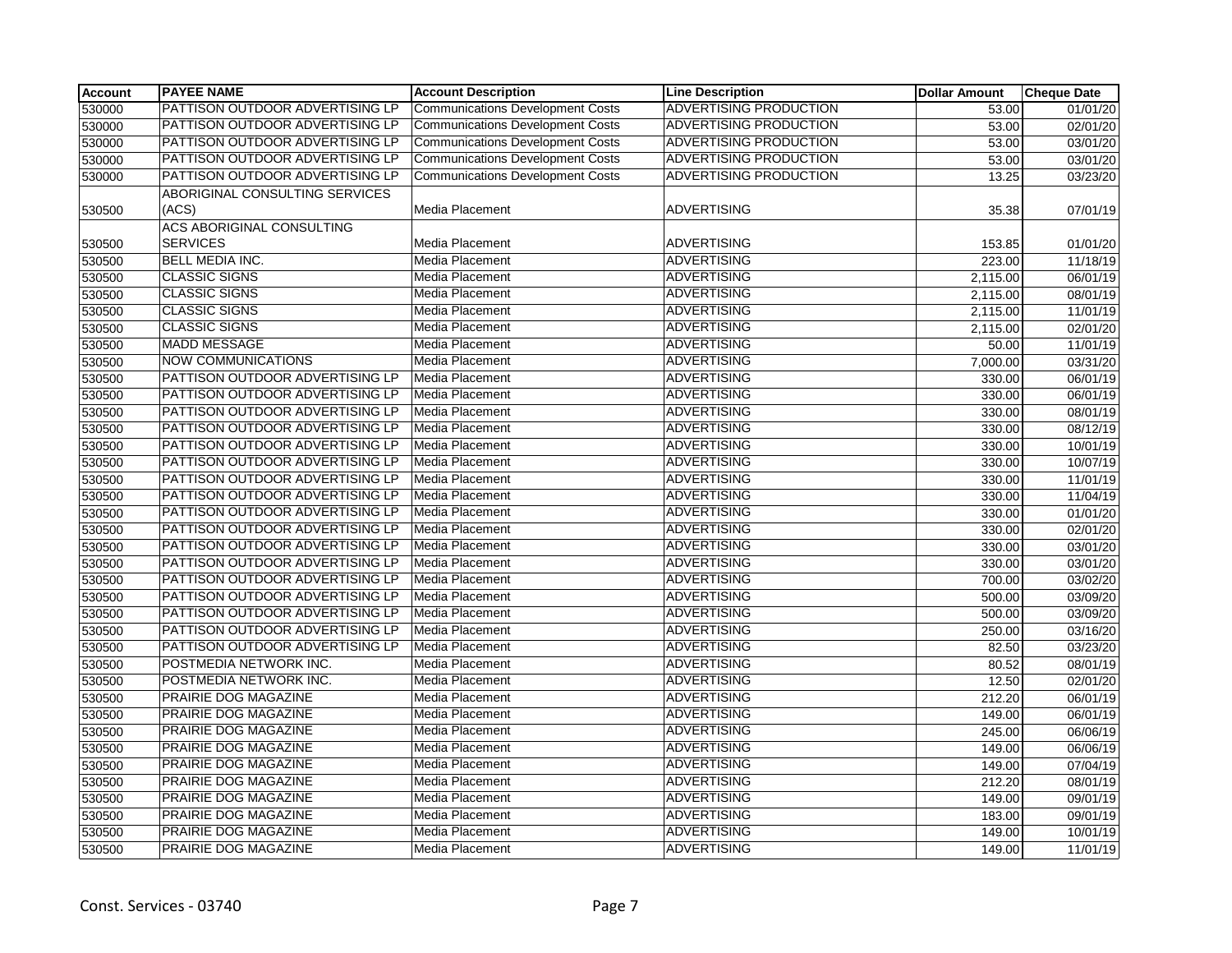| <b>Account</b> | <b>PAYEE NAME</b>                              | <b>Account Description</b>             | <b>Line Description</b>       | <b>Dollar Amount</b> | <b>Cheque Date</b> |
|----------------|------------------------------------------------|----------------------------------------|-------------------------------|----------------------|--------------------|
| 530500         | <b>PRAIRIE DOG MAGAZINE</b>                    | <b>Media Placement</b>                 | <b>ADVERTISING</b>            | 149.00               | 11/01/19           |
| 530500         | PRAIRIE DOG MAGAZINE                           | <b>Media Placement</b>                 | <b>ADVERTISING</b>            | 149.00               | 11/01/19           |
| 530500         | <b>PRAIRIE DOG MAGAZINE</b>                    | <b>Media Placement</b>                 | <b>ADVERTISING</b>            | 660.00               | 11/07/19           |
| 530500         | PRAIRIE DOG MAGAZINE                           | Media Placement                        | <b>ADVERTISING</b>            | 149.00               | 12/01/19           |
| 530500         | PRAIRIE DOG MAGAZINE                           | Media Placement                        | <b>ADVERTISING</b>            | 149.00               | 01/16/20           |
| 530500         | PRAIRIE DOG MAGAZINE                           | Media Placement                        | <b>ADVERTISING</b>            | 149.00               | 02/01/20           |
| 530500         | <b>PRAIRIE DOG MAGAZINE</b>                    | <b>Media Placement</b>                 | <b>ADVERTISING</b>            | 91.50                | 02/01/20           |
| 530500         | <b>PRAIRIE DOG MAGAZINE</b>                    | <b>Media Placement</b>                 | <b>ADVERTISING</b>            | 149.00               | 03/01/20           |
| 530500         | <b>PRAIRIE DOG MAGAZINE</b>                    | <b>Media Placement</b>                 | <b>ADVERTISING</b>            | 149.00               | 03/12/20           |
| 530500         | PRAIRIE DOG MAGAZINE                           | Media Placement                        | <b>ADVERTISING</b>            | 91.50                | 03/12/20           |
| 530500         | <b>REGINA PRIDE INC.</b>                       | <b>Media Placement</b>                 | <b>ADVERTISING</b>            | 270.00               | 06/01/19           |
| 530500         | <b>REGINA THUNDER FOOTBALL CLUB</b>            | <b>Media Placement</b>                 | <b>ADVERTISING</b>            | 100.00               | 06/01/19           |
|                | ROYAL CANADIAN LEGION                          |                                        |                               |                      |                    |
| 530500         | SASKATCHEWAN COMMAND                           | Media Placement                        | <b>ADVERTISING</b>            | 45.79                | 03/01/20           |
| 530500         | ST. ANDREW'S COLLEGE                           | <b>Media Placement</b>                 | <b>ADVERTISING</b>            | 75.00                | 03/03/20           |
|                |                                                |                                        |                               |                      |                    |
| 530500         | SUDDENLY SASKATCHEWAN MAGAZINE Media Placement |                                        | <b>ADVERTISING</b>            | 30.00                | 05/01/19           |
| 530500         | SWAMP FESTIVAL INC.                            | <b>Media Placement</b>                 | <b>ADVERTISING</b>            | 50.00                | 09/01/19           |
| 530800         | ALLIED PRINTERS & PROMOTIONS                   | <b>Publications</b>                    | <b>NEWSLETTERS</b>            | 832.10               | 09/01/19           |
| 530900         | ALLIED PRINTERS & PROMOTIONS                   | Promotional Items                      | <b>CHRISTMAS CARDS</b>        | 1,581.52             | 03/01/20           |
|                | ROYAL CANADIAN LEGION BRANCH NO.               |                                        |                               |                      |                    |
| 530900         | 001                                            | <b>Promotional Items</b>               | <b>WREATH</b>                 | 45.00                | 11/01/19           |
|                | ROYAL CANADIAN LEGION BRANCH NO.               |                                        |                               |                      |                    |
| 530900         | 001                                            | <b>Promotional Items</b>               | <b>WREATH</b>                 | 45.00                | 12/01/19           |
|                | ROYAL CANADIAN LEGION BRANCH NO.               |                                        |                               |                      |                    |
| 530900         | 001                                            | <b>Promotional Items</b>               | <b>WREATH</b>                 | $-45.00$             | 12/03/19           |
|                |                                                | Deputy Minister/Ministry Head Business |                               |                      |                    |
| 543201         | <b>CONEXUS ARTS CENTRE</b>                     | Expenses - Refreshments                | STUDENT DRINKS 2000020        | 35.00                | 01/01/20           |
| 550100         | <b>ALLIED PRINTERS &amp; PROMOTIONS</b>        | <b>Printed Forms</b>                   | <b>BUSINESS CARDS</b>         | 174.90               | 02/01/20           |
| 550200         | WOTHERSPOON, TRENT D.C.                        | Books, Mags and Ref Materials          | <b>REIMB: SUBSCRIPTION</b>    | 215.25               | 07/01/19           |
| 555000         | <b>MORIN, JENNIFER A</b>                       | <b>Other Material and Supplies</b>     | <b>OFFICE SUPPLIES</b>        | 237.49               | 09/03/19           |
| 555000         | <b>STAPLES BUSINESS DEPOT</b>                  | <b>Other Material and Supplies</b>     | OFFICE SUPPLIES               | 81.98                | 11/01/19           |
| 555000         | <b>STAPLES BUSINESS DEPOT</b>                  | <b>Other Material and Supplies</b>     | <b>OFFICE SUPPLIES</b>        | 80.44                | 01/01/20           |
| 555000         | <b>SUPREME BASICS</b>                          | <b>Other Material and Supplies</b>     | <b>OFFICE SUPPLIES</b>        | 237.32               | 06/01/19           |
| 555000         | <b>SUPREME BASICS</b>                          | Other Material and Supplies            | <b>OFFICE SUPPLIES</b>        | 57.20                | 07/04/19           |
| 555000         | <b>SUPREME BASICS</b>                          | Other Material and Supplies            | <b>OFFICE SUPPLIES</b>        | 19.05                | 09/01/19           |
| 555000         | <b>SUPREME BASICS</b>                          | Other Material and Supplies            | <b>OFFICE SUPPLIES</b>        | 135.64               | 11/04/19           |
| 555000         | <b>SUPREME BASICS</b>                          | <b>Other Material and Supplies</b>     | <b>OFFICE SUPPLIES</b>        | 80.52                | 01/01/20           |
| 555000         | <b>SUPREME BASICS</b>                          | Other Material and Supplies            | OFFICE SUPPLIES               | 135.58               | 02/01/20           |
| 555000         | <b>WORLD OF WATER</b>                          | <b>Other Material and Supplies</b>     | <b>OFFICE SUPPLIES</b>        | 18.75                | 01/14/20           |
| 555000         | WOTHERSPOON, TRENT D.C.                        | Other Material and Supplies            | <b>REIMB: OFFICE SUPPLIES</b> | 117.52               | 03/16/20           |
| 564300         | <b>SUPREME BASICS</b>                          | Computer Hardware - Exp.               | <b>KEYBOARD</b>               | 37.09                | 09/01/19           |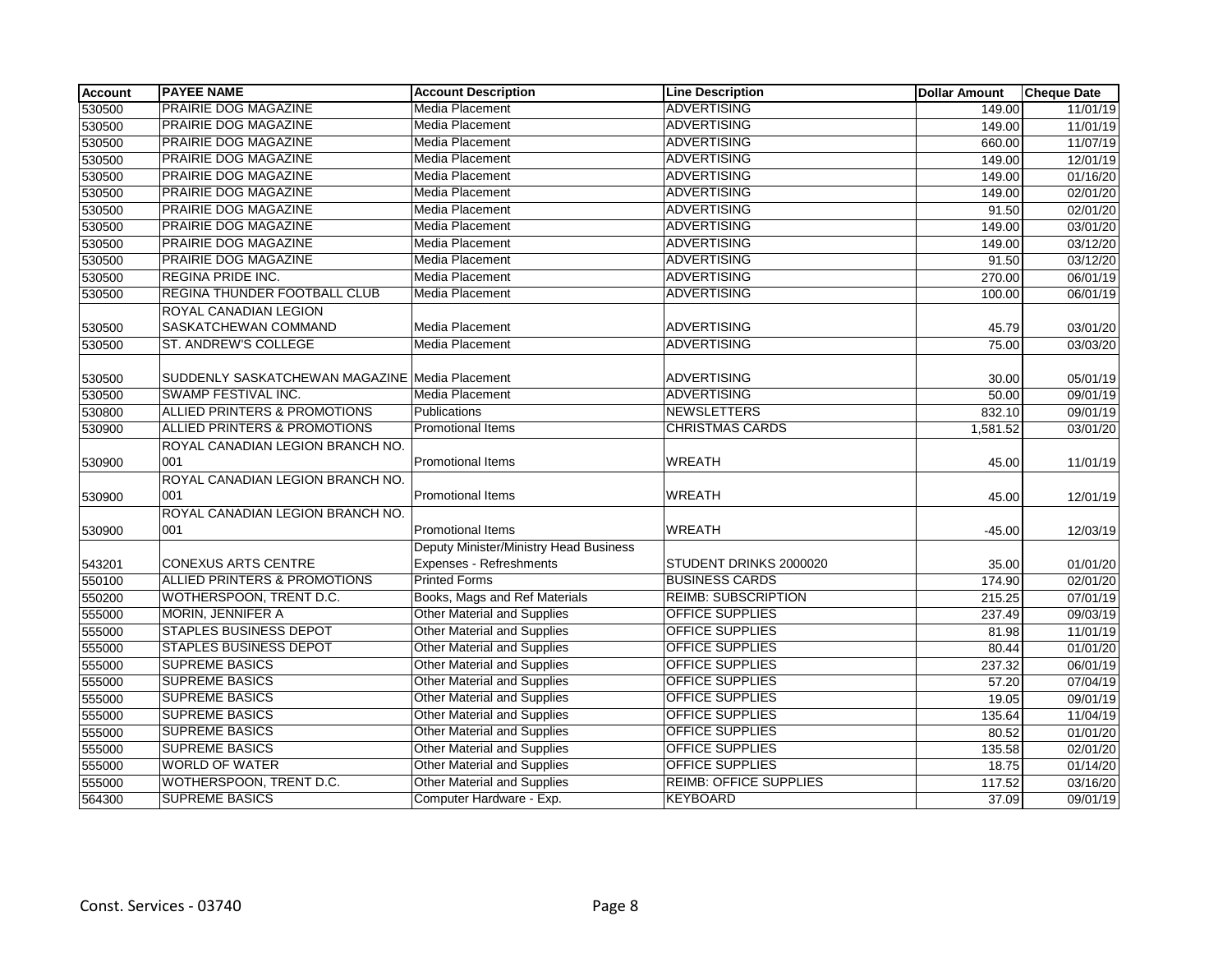## **LEGISLATIVE ASSEMBLY OF SASKATCHEWAN MEMBERS' ACCOUNTABILITY AND DISCLOSURE REPORT For the fiscal year ending March 31, 2020**

#### **DIRECTIVE #6 - CONSTITUENCY ASSISTANT EXPENSES**

**2019-2020 TOTAL: \$62,421.08**

| <b>Account</b> | <b>Payee Name</b>         | <b>Account Description</b>       | <b>Dollar Amount</b> | <b>Cheque Date</b> |  |
|----------------|---------------------------|----------------------------------|----------------------|--------------------|--|
|                |                           |                                  |                      |                    |  |
| 513000         | <b>MORIN, JENNIFER A</b>  | <b>Out-of-Scope Permanent</b>    | 0.00                 | 04/03/19           |  |
| 513000         | MORIN, JENNIFER A         | Out-of-Scope Permanent           | 2,213.42             | 04/16/19           |  |
| 513000         | MORIN, JENNIFER A         | Out-of-Scope Permanent           | 2,213.42             | 05/01/19           |  |
| 513000         | MORIN, JENNIFER A         | Out-of-Scope Permanent           | 2,213.42             | 05/15/19           |  |
| 513000         | <b>MORIN, JENNIFER A</b>  | Out-of-Scope Permanent           | 2,213.42             | 05/29/19           |  |
| 513000         | MORIN, JENNIFER A         | Out-of-Scope Permanent           | 2,213.42             | 06/12/19           |  |
| 513000         | MORIN, JENNIFER A         | Out-of-Scope Permanent           | 2,213.42             | 06/26/19           |  |
| 513000         | MORIN, JENNIFER A         | Out-of-Scope Permanent           | 2,213.42             | 07/10/19           |  |
| 513000         | MORIN, JENNIFER A         | Out-of-Scope Permanent           | 2,213.42             | 07/24/19           |  |
| 513000         | MORIN, JENNIFER A         | Out-of-Scope Permanent           | 2,213.42             | 08/07/19           |  |
| 513000         | MORIN, JENNIFER A         | Out-of-Scope Permanent           | 2,213.42             | 08/21/19           |  |
| 513000         | MORIN, JENNIFER A         | Out-of-Scope Permanent           | 2,213.42             | 09/04/19           |  |
| 513000         | MORIN, JENNIFER A         | Out-of-Scope Permanent           | 2,213.42             | 09/18/19           |  |
| 513000         | MORIN, JENNIFER A         | Out-of-Scope Permanent           | 2,434.77             | 10/02/19           |  |
| 513000         | MORIN, JENNIFER A         | Out-of-Scope Permanent           | 2,213.42             | 10/16/19           |  |
| 513000         | MORIN, JENNIFER A         | Out-of-Scope Permanent           | 2,213.42             | 11/01/19           |  |
| 513000         | <b>MORIN, JENNIFER A</b>  | Out-of-Scope Permanent           | 2,213.42             | 11/13/19           |  |
| 513000         | <b>MORIN, JENNIFER A</b>  | Out-of-Scope Permanent           | 2,213.42             | 11/27/19           |  |
| 513000         | MORIN, JENNIFER A         | Out-of-Scope Permanent           | 2,213.42             | 12/11/19           |  |
| 513000         | MORIN, JENNIFER A         | Out-of-Scope Permanent           | 2,213.42             | 12/24/19           |  |
| 513000         | MORIN, JENNIFER A         | Out-of-Scope Permanent           | 2,213.43             | 01/08/20           |  |
| 513000         | MORIN, JENNIFER A         | Out-of-Scope Permanent           | 2,213.42             | 01/23/20           |  |
| 513000         | MORIN, JENNIFER A         | Out-of-Scope Permanent           | 2,213.42             | 02/05/20           |  |
| 513000         | MORIN, JENNIFER A         | Out-of-Scope Permanent           | 2,724.14             | 02/19/20           |  |
| 513000         | MORIN, JENNIFER A         | Out-of-Scope Permanent           | 2,235.53             | 03/04/20           |  |
| 513000         | <b>MORIN, JENNIFER A</b>  | Out-of-Scope Permanent           | 2,235.53             | 03/18/20           |  |
| 513000         | <b>MORIN, JENNIFER A</b>  | Out-of-Scope Permanent           | 2,235.53             | 04/01/20           |  |
| 513000         | MORIN, JENNIFER A         | Out-of-Scope Permanent           | 447.11               | 04/09/20           |  |
| 514000         | JEDLIC, DONALD W          | Casual/Term                      | 584.20               | 11/27/19           |  |
| 514000         | <b>JEDLIC, DONALD W</b>   | Casual/Term                      | 420.62               | 01/23/20           |  |
| 514000         | JEDLIC, DONALD W          | Casual/Term                      | 10.02                | 02/19/20           |  |
| 514000         | <b>PEDERSON, ANDREW B</b> | Casual/Term                      | 62.48                | 03/18/20           |  |
| 514000         | <b>WOLOSHIN, DANIEL</b>   | Casual/Term                      | 329.91               | 06/26/19           |  |
| 514000         | <b>WOLOSHIN, DANIEL</b>   | Casual/Term                      | 1,398.60             | 07/24/19           |  |
| 514000         | <b>WOLOSHIN, DANIEL</b>   | Casual/Term                      | 622.71               | 08/21/19           |  |
| 514000         | <b>WOLOSHIN, DANIEL</b>   | Casual/Term                      | 23.51                | 02/19/20           |  |
|                |                           | Change in Y/E Accrued Empl Leave |                      |                    |  |
| 519900         | None (Default)            | Entitlements                     | $-71.63$             | 04/24/19           |  |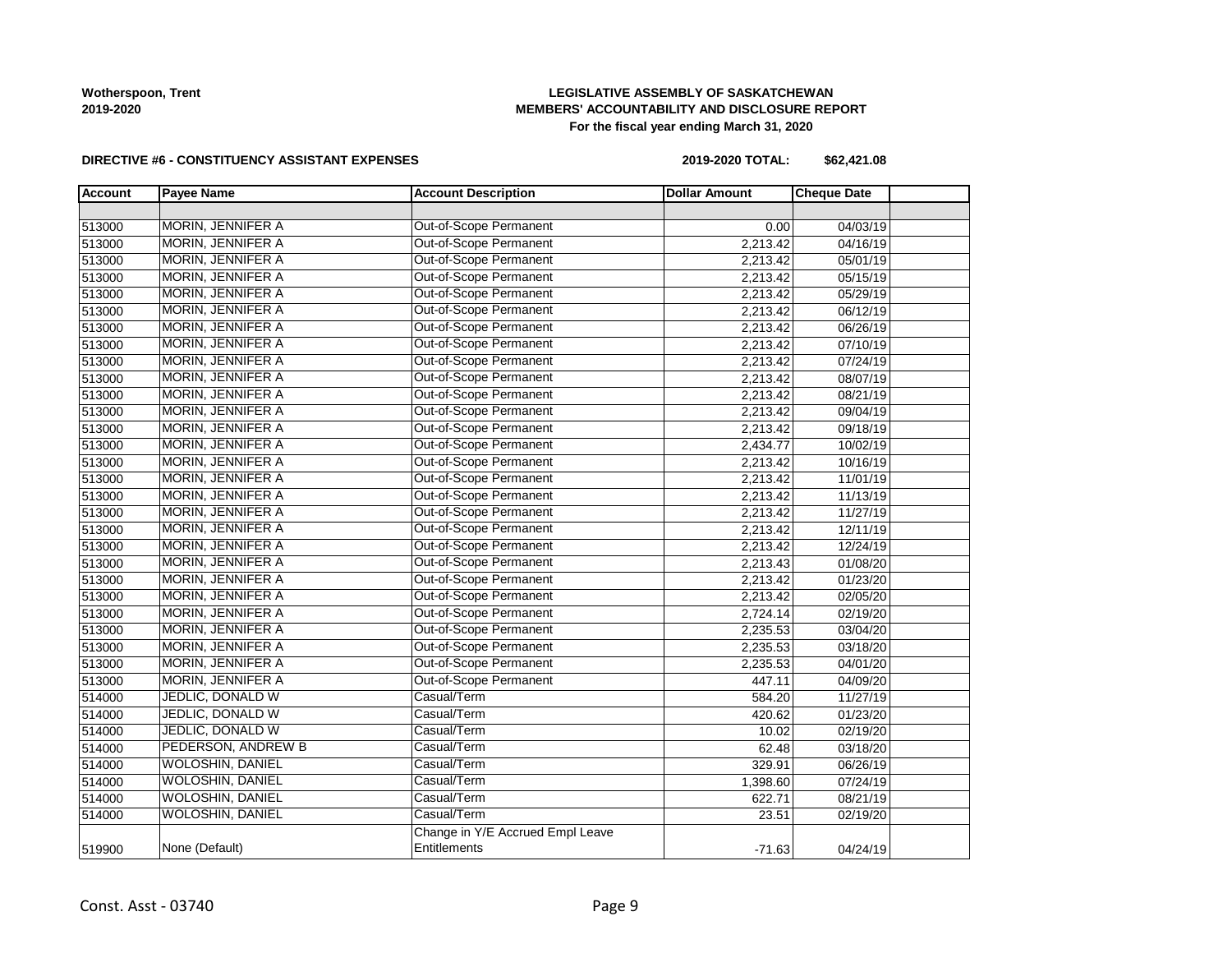| <b>Account</b> | <b>IPavee Name</b> | <b>IAccount Description</b>      | <b>IDollar Amount</b> | Cheque Date |  |
|----------------|--------------------|----------------------------------|-----------------------|-------------|--|
|                |                    | Change in Y/E Accrued Empl Leave |                       |             |  |
| 519900         | None (Default)     | Entitlements                     | 246.22                | 04/14/20    |  |